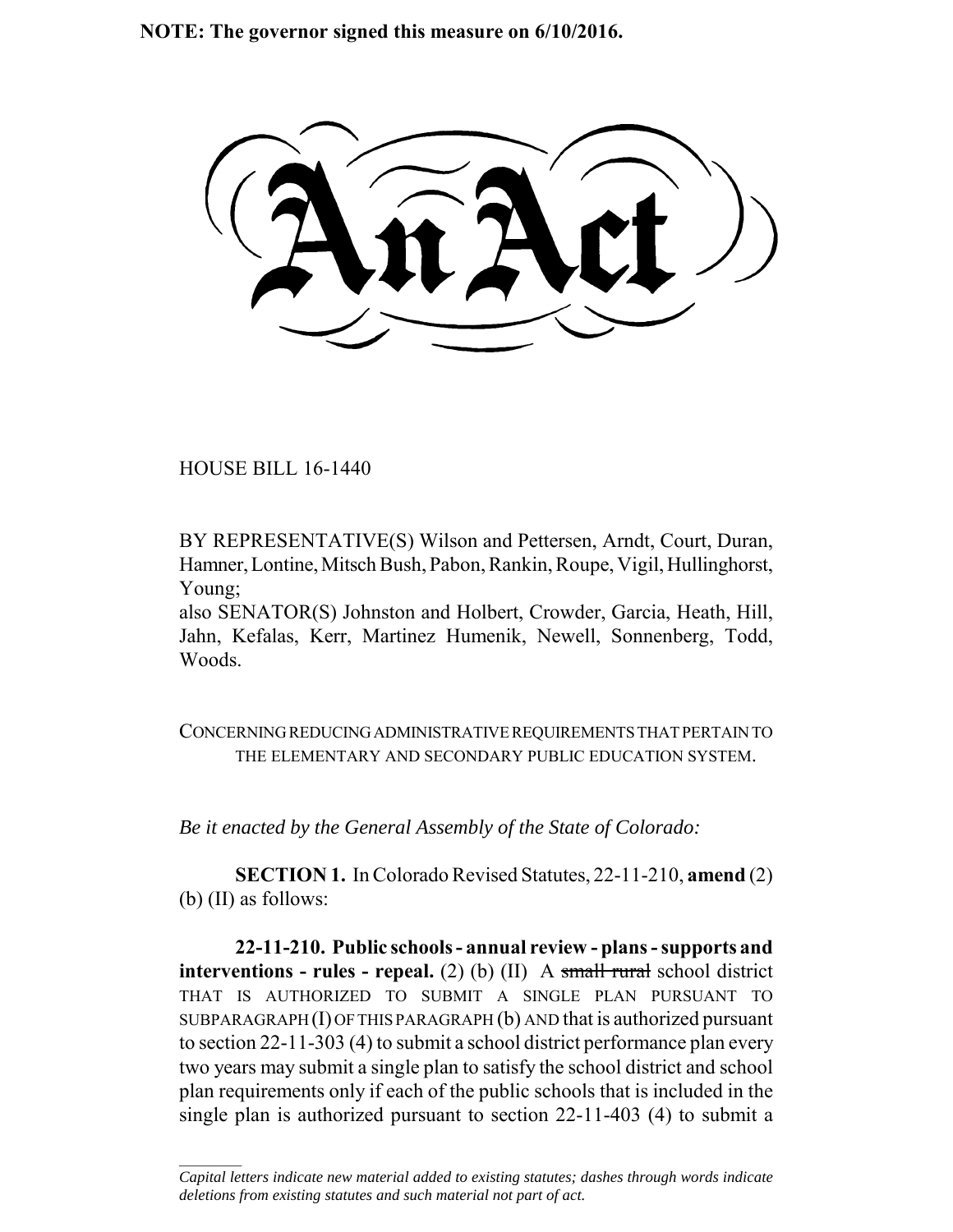school performance plan every two years. As used in this subparagraph (II), a small rural school district is a school district in Colorado that the department determines is rural based on the geographic size of the school district and the distance of the school district from the nearest large, urbanized area. and that enrolls fewer than one thousand two hundred students.

**SECTION 2.** In Colorado Revised Statutes, 22-11-303, **amend** (4) (a); and **repeal** (4) (b) as follows:

**22-11-303. Accredited or accredited with distinction performance plan - school district or institute - contents - adoption.** (4) (a) Notwithstanding the provisions of paragraph (a) of subsection (1) OR PARAGRAPH (a) OF SUBSECTION (2) of this section to the contrary, the local school board of a small rural school district OR THE INSTITUTE BOARD may adopt and submit to the department a school district performance plan for the school district OR THE INSTITUTE as described in subsection (3) of this section every two years so long as the school district OR THE INSTITUTE maintains the status of accredited or accredited with distinction.

(b) As used in paragraph (a) of this subsection  $(4)$ , a small rural school district is a school district in Colorado that the department determines is rural, based on the geographic size of the school district and the distance of the school district from the nearest large, urbanized area, and that enrolls fewer than one thousand two hundred students.

**SECTION 3.** In Colorado Revised Statutes, 22-11-403, **amend** (5) (a); and **repeal**  $(5)$  (b) as follows:

**22-11-403. School performance plan - contents.** (5) (a) Notwithstanding any provision of this section to the contrary, the school principal and the school district superintendent, or his or her designee, of FOR a DISTRICT public school, of a small rural school district OR THE SCHOOL PRINCIPAL FOR AN INSTITUTE CHARTER SCHOOL, may adopt a school performance plan for the public school as described in subsection (3) of this section every two years so long as the state board, pursuant to section 22-11-210, requires the public school to implement a performance plan.

(b) As used in paragraph (a) of this subsection  $(5)$ , a small rural

PAGE 2-HOUSE BILL 16-1440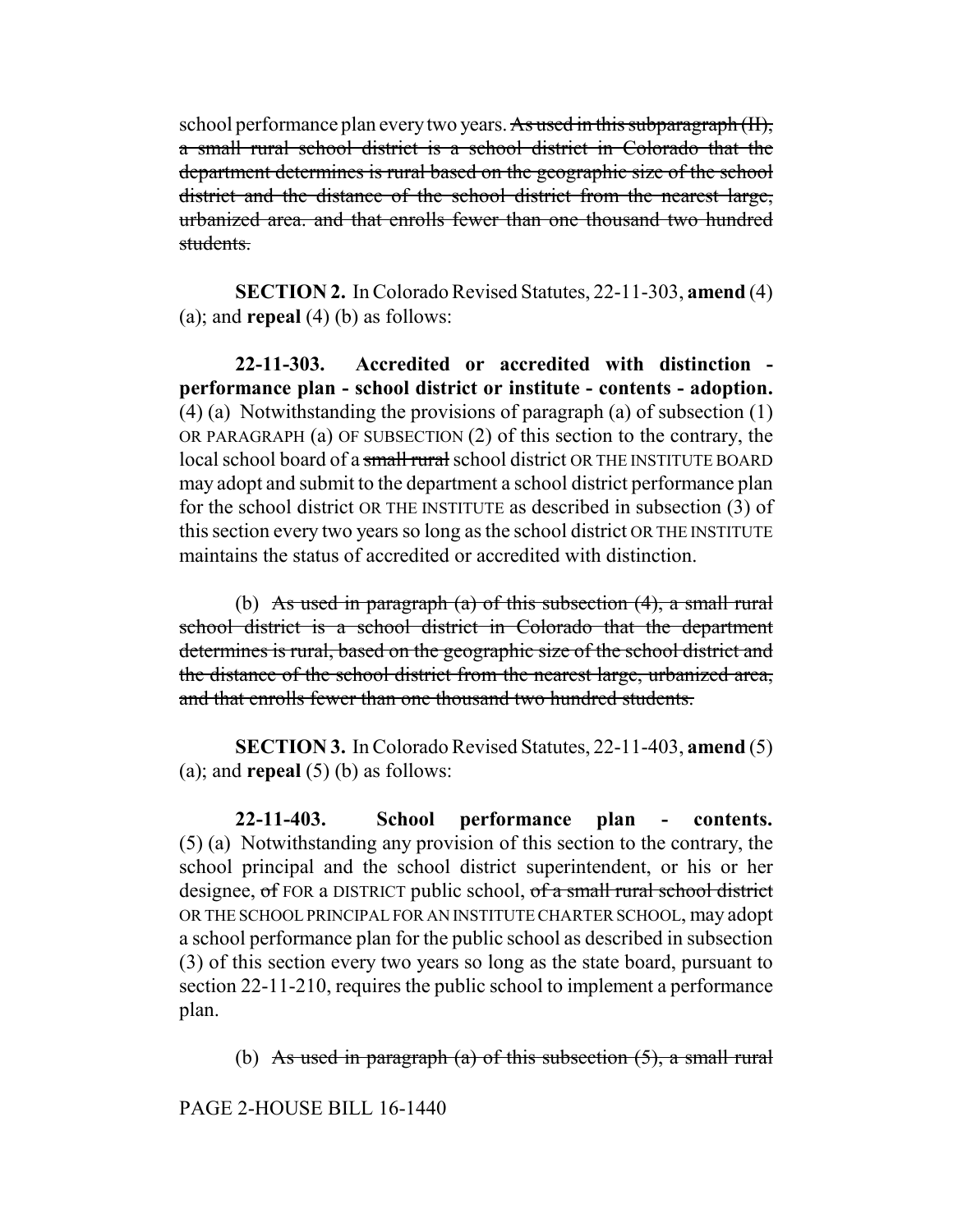school district is a school district in Colorado that the department determines is rural, based on the geographic size of the school district and the distance of the school district from the nearest large, urbanized area, and that enrolls fewer than one thousand two hundred students.

**SECTION 4.** In Colorado Revised Statutes, 22-2-106, **add** (1) (i) as follows:

**22-2-106. State board - duties.** (1) It is the duty of the state board:

(i) TO ENSURE THAT THE RULES PROMULGATED BY THE STATE BOARD AND THE POLICIES AND GUIDELINES ADOPTED BY THE DEPARTMENT PURSUANT TO THIS TITLE IMPOSE THE LEAST POSSIBLE ADMINISTRATIVE OR FINANCIAL BURDEN ON SCHOOL DISTRICTS, CHARTER SCHOOLS, OR BOARDS OF COOPERATIVE SERVICES AND, WHEN APPROPRIATE TO REDUCE POTENTIAL ADMINISTRATIVE BURDEN, TO PROMULGATE RULES AND INSTRUCT THE DEPARTMENT TO ADOPT POLICIES AND GUIDELINES THAT SPECIFICALLY APPLY TO RURAL SCHOOL DISTRICTS, CHARTER SCHOOLS, AND BOARDS OF COOPERATIVE SERVICES, AS IDENTIFIED BY THE DEPARTMENT.

**SECTION 5.** In Colorado Revised Statutes, 22-7-1211, **amend** (1) and (2) (c.5); and **add** (4) as follows:

**22-7-1211. Early literacy grant program - created.** (1) There is hereby created in the department the early literacy grant program to provide moneys MONEY to local education providers to implement literacy support and intervention instruction programs, including but not limited to related professional development programs, to assist students in kindergarten and first, second, and third grades to achieve reading competency. The state board by rule shall establish the application timelines and the information to be included in each grant application. A local education provider may apply individually or as part of a group of local education providers. A rural school district that is a member of a board of cooperative services may seek assistance in writing the grant application from the board of cooperative services. A board of cooperative services may apply for a grant to provide instructional support in literacy for small rural school districts as described in section  $22-11-303$  (4) (b), that are members of the board of cooperative services.

(2) The department shall review each grant application received and

PAGE 3-HOUSE BILL 16-1440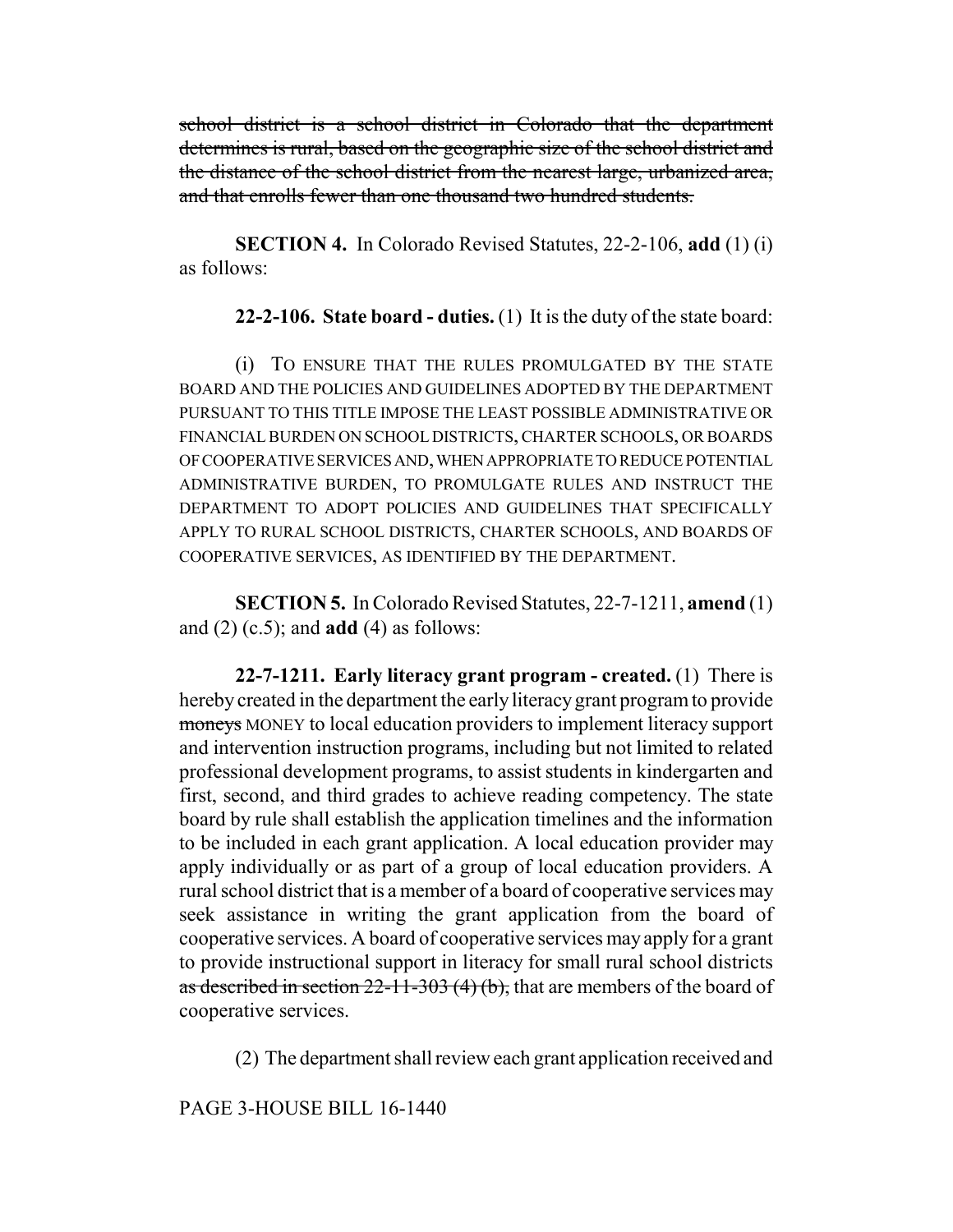recommend to the state board whether to award the grant and the duration and amount of each grant. In making recommendations, the department shall consider the following factors:

(c.5) In the case of a board of cooperative services that applies for a grant to provide instructional support in literacy, the number of small rural school districts, as described in section  $22-11-303(4)(b)$ , the number of kindergarten and first-, second-, and third-grade students enrolled in the small rural school districts, and the resources available to the small rural school districts that will receive instructional support as a result of the grant;

(4) FOR PURPOSES OF THIS SECTION, "SMALL RURAL SCHOOL DISTRICT" MEANS A SCHOOL DISTRICT IN COLORADO THAT THE DEPARTMENT OF EDUCATION DETERMINES IS RURAL, BASED ON THE GEOGRAPHIC SIZE OF THE SCHOOL DISTRICT AND THE DISTANCE OF THE SCHOOL DISTRICT FROM THE NEAREST LARGE, URBANIZED AREA, AND THAT ENROLLS FEWER THAN ONE THOUSAND TWO HUNDRED STUDENTS IN KINDERGARTEN THROUGH TWELFTH GRADE.

**SECTION 6.** In Colorado Revised Statutes, 22-7-1210, **amend** (5) (b) introductory portion and (5) (b) (III.5) as follows:

**22-7-1210. Early literacy fund - created.** (5) (b) A local education provider may use the per-pupil intervention moneys MONEY only as follows:

(III.5) For a local education provider that is a small rural school district as described in section  $22-11-303$  (4) (b) DEFINED IN SECTION 22-7-1211, to purchase from a board of cooperative services the services of a literacy specialist to provide educator professional development in literacy and other support in implementing the requirements of this part 12; or

**SECTION 7. Act subject to petition - effective date.** This act takes effect at 12:01 a.m. on the day following the expiration of the ninety-day period after final adjournment of the general assembly (August 10, 2016, if adjournment sine die is on May 11, 2016); except that, if a referendum petition is filed pursuant to section 1 (3) of article V of the state constitution against this act or an item, section, or part of this act within

PAGE 4-HOUSE BILL 16-1440